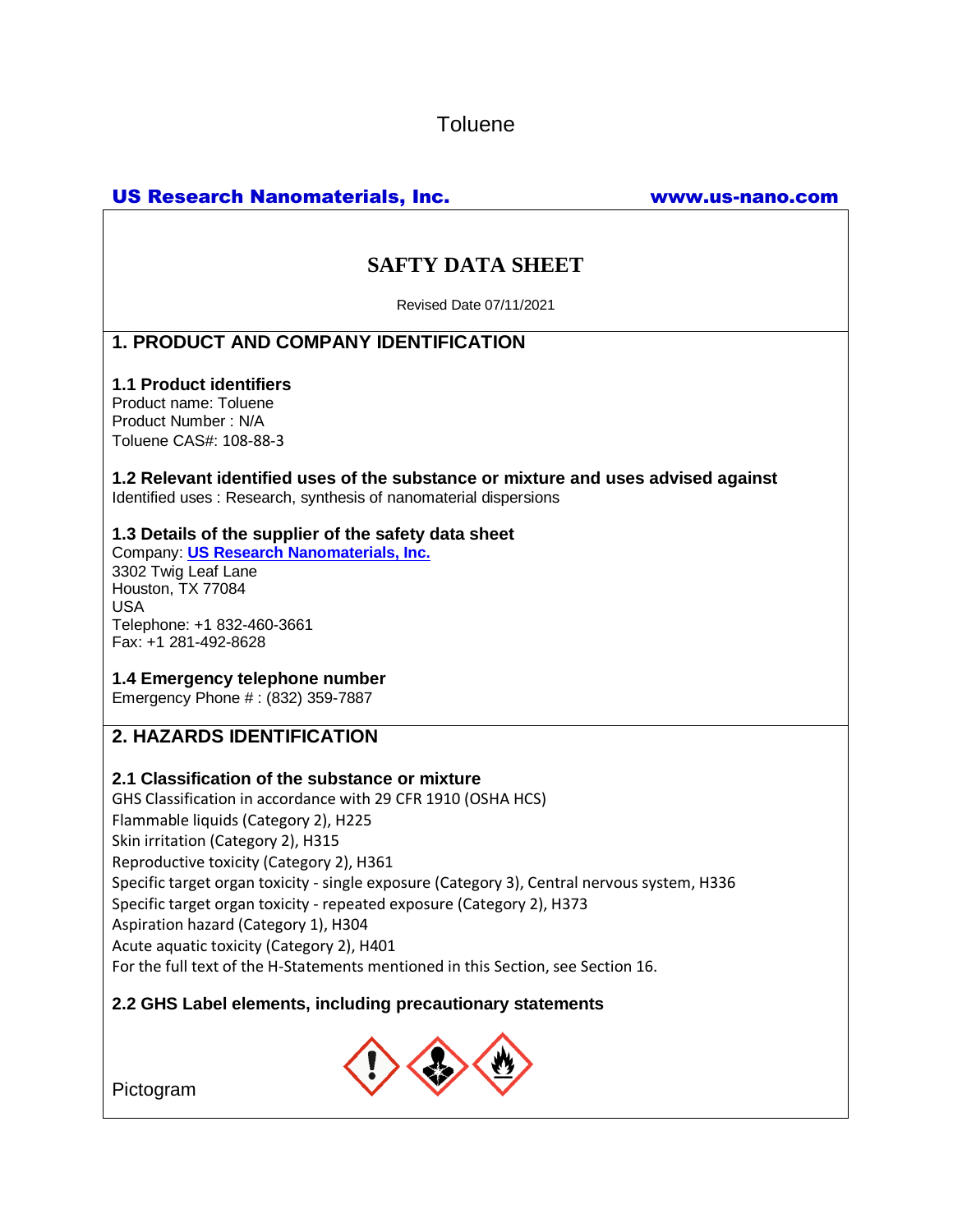| Signal word<br>Danger                                                                                                     |
|---------------------------------------------------------------------------------------------------------------------------|
|                                                                                                                           |
| Hazard statement(s)                                                                                                       |
| H225 Highly flammable liquid and vapor.                                                                                   |
| H304 May be fatal if swallowed and enters airways.<br>H315 Causes skin irritation.                                        |
| H336 May cause drowsiness or dizziness.                                                                                   |
| H361 Suspected of damaging fertility or the unborn child.                                                                 |
| H373 May cause damage to organs through prolonged or repeated exposure.                                                   |
| H401 Toxic to aquatic life.                                                                                               |
|                                                                                                                           |
| Precautionary statement(s)                                                                                                |
| P201 Obtain special instructions before use.                                                                              |
| P202 Do not handle until all safety precautions have been read and understood.                                            |
| P210 Keep away from heat/sparks/open flames/hot surfaces. No smoking.                                                     |
| P233 Keep container tightly closed.                                                                                       |
| P240 Ground/bond container and receiving equipment.                                                                       |
| P241 Use explosion-proof electrical/ventilating/lighting/equipment.                                                       |
| P242 Use only non-sparking tools.                                                                                         |
| P243 Take precautionary measures against static discharge.                                                                |
| P260 Do not breathe dust/ fume/ gas/ mist/ vapors/ spray.                                                                 |
| P264 Wash skin thoroughly after handling.                                                                                 |
| P271 Use only outdoors or in a well-ventilated area.                                                                      |
| P273 Avoid release to the environment.                                                                                    |
| P280 Wear protective gloves/ protective clothing/ eye protection/ face protection.                                        |
| P301 + P310 IF SWALLOWED: Immediately call a POISON CENTER/doctor.                                                        |
| P303 + P361 + P353 IF ON SKIN (or hair): Take off immediately all contaminated clothing. Rinse skin with<br>water/shower. |
| P304 + P340 + P312 IF INHALED: Remove person to fresh air and keep comfortable for breathing. Call a                      |
| POISON CENTER/doctor if you feel unwell.                                                                                  |
| P308 + P313 IF exposed or concerned: Get medical advice/attention.                                                        |
| P331 Do NOT induce vomiting.                                                                                              |
| P332 + P313 If skin irritation occurs: Get medical advice/attention.                                                      |
| P362 Take off contaminated clothing and wash before reuse.                                                                |
| P370 + P378 In case of fire: Use dry sand, dry chemical or alcohol-resistant foam to extinguish.                          |
| P403 + P233 Store in a well-ventilated place. Keep container tightly closed.                                              |
| P403 + P235 Store in a well-ventilated place. Keep cool.                                                                  |
| P405 Store locked up.                                                                                                     |
| P501 Dispose of contents/ container to an approved waste disposal plant.                                                  |
| 2.3 Hazards not otherwise classified (HNOC) or not covered by GHS                                                         |
| None                                                                                                                      |
|                                                                                                                           |
| <b>3. COMPOSITION/INFORMATION ON INGREDIENTS</b>                                                                          |
|                                                                                                                           |
| <b>3.1 Substances</b>                                                                                                     |
| Formula: C7H8                                                                                                             |
| Molecular weight: 92.14 g/mol                                                                                             |

CAS-No. : 108-88-3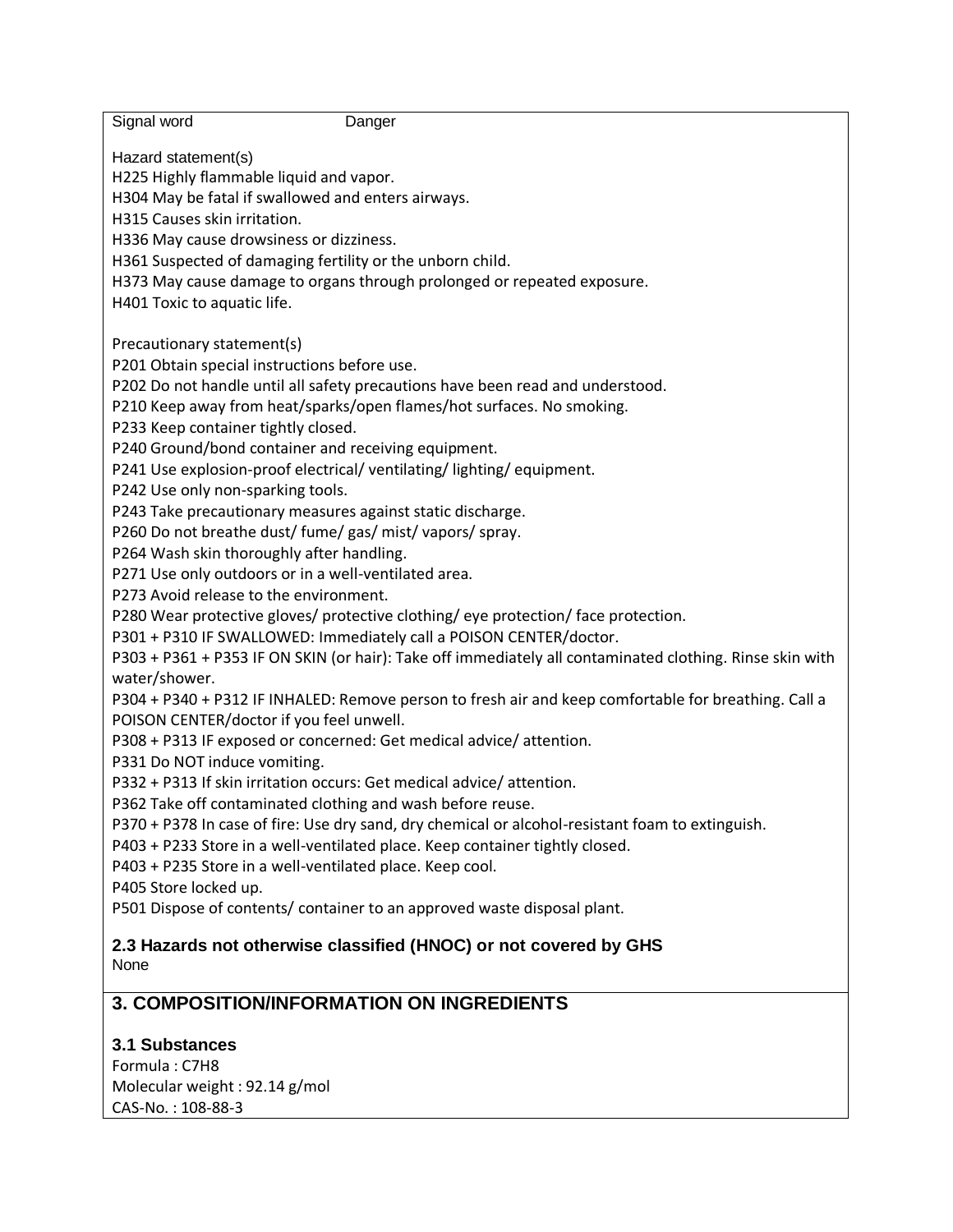### **Hazardous components**

Component: N-methyl-2-pyrrolidone

Classification: Flam. Liq. 2; Skin Irrit. 2; Repr. 2; STOT SE 3; STOT RE 2; Asp. Tox. 1; Aquatic Acute 2; H225, H304, H315, H336, H361, H373, H401

Concentration: 90-100%

For the full text of the H-Statements mentioned in this Section, see Section 16.

## **4. FIRST AID MEASURES**

## **4.1 Description of first aid measures**

## **General advice**

Consult a physician. Show this safety data sheet to the doctor in attendance. Move out of dangerous area.

### **If inhaled**

If breathed in, move person into fresh air. If not breathing, give artificial respiration. Consult a physician. **In case of skin contact**

Wash off with soap and plenty of water. Consult a physician.

### **In case of eye contact**

Rinse thoroughly with plenty of water for at least 15 minutes and consult a physician.

### **If swallowed**

Do NOT induce vomiting. Never give anything by mouth to an unconscious person. Rinse mouth with water. Consult a physician.

## **4.2 Most important symptoms and effects, both acute and delayed**

The most important known symptoms and effects are described in the labeling (see section 2.2) and/or in section 11

#### **4.3 Indication of any immediate medical attention and special treatment needed** no data available

# **5. FIREFIGHTING MEASURES**

## **5.1 Extinguishing media**

**Suitable extinguishing media**

Use water spray, alcohol-resistant foam, dry chemical or carbon dioxide.

## **Unsuitable extinguishing media**

Do NOT use water jet.

## **5.2 Special hazards arising from the substance or mixture**

No data available

## **5.3 Advice for firefighters**

Wear self contained breathing apparatus for firefighting if necessary.

## **5.4 Further information**

Use water spray to cool unopened containers.

# **6. ACCIDENTAL RELEASE MEASURES**

## **6.1 Personal precautions, protective equipment and emergency procedures**

Use personal protective equipment. Avoid breathing vapors, mist or gas. Ensure adequate ventilation. Remove all sources of ignition. Evacuate personnel to safe areas. Beware of vapors accumulating to form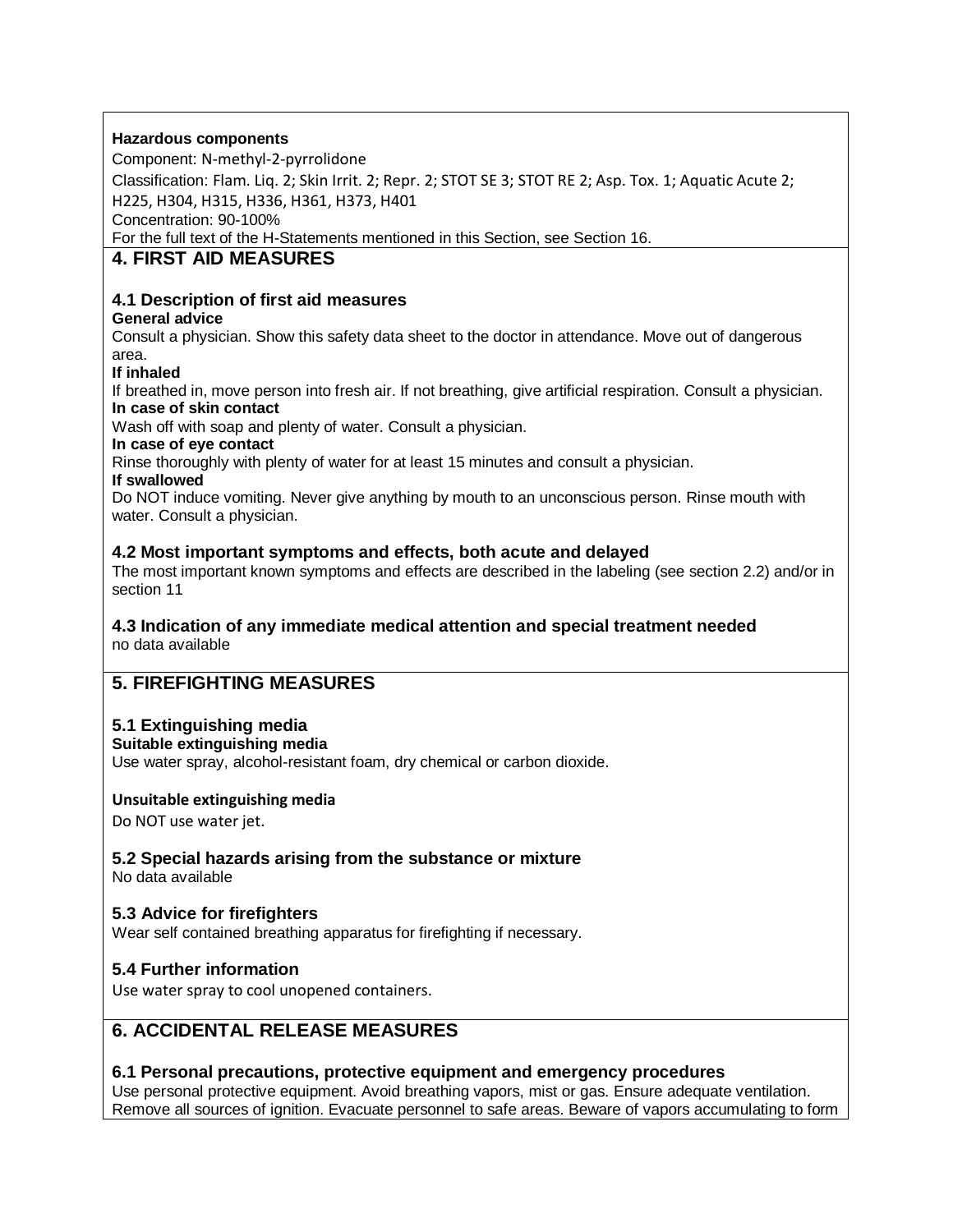explosive concentrations. Vapors can accumulate in low areas. For personal protection see section 8.

## **6.2 Environmental precautions**

Do not let product enter drains.

## **6.3 Methods and materials for containment and cleaning up**

Contain spillage, and then collect with an electrically protected vacuum cleaner or by wet-brushing and place in container for disposal according to local regulations (see section 13).

## **6.4 Reference to other sections**

For disposal see section 13.

# **7. HANDLING AND STORAGE**

## **7.1 Precautions for safe handling**

Avoid contact with skin and eyes. Avoid inhalation of vapor or mist. Use explosion-proof equipment. Keep away from sources of ignition - No smoking. Take measures to prevent the buildup of electrostatic charge. For precautions see section 2.2.

## **7.2 Conditions for safe storage, including any incompatibilities**

Keep container tightly closed in a dry and well-ventilated place. Containers which are opened must be carefully resealed and kept upright to prevent leakage.

### Store under inert gas. Moisture sensitive.

Storage class (TRGS 510): 6.1D: Non-combustible, acute toxic Cat.3 / toxic hazardous materials or hazardous materials causing chronic effects

## **7.3 Specific end use(s)**

Apart from the uses mentioned in section 1.2 no other specific uses are stipulated

# **8. EXPOSURE CONTROLS/PERSONAL PROTECTION**

## **8.1 Control parameters**

**Components with workplace control parameters**

## **8.2 Exposure controls**

#### **Appropriate engineering controls**

Handle in accordance with good industrial hygiene and safety practice. Wash hands before breaks and at the end of workday.

#### **Personal protective equipment**

**Eye/face protection**

Safety glasses with side-shields conforming to EN166 Use equipment for eye protection tested and approved under appropriate government standards such as NIOSH (US) or EN 166(EU).

#### **Skin protection**

Handle with gloves. Gloves must be inspected prior to use. Use proper glove removal technique (without touching glove's outer surface) to avoid skin contact with this product. Dispose of contaminated gloves after use in accordance with applicable laws and good laboratory practices. Wash and dry hands.

#### **Body Protection**

Impervious clothing, flame retardant antistatic protective clothing. The type of protective equipment must be selected according to the concentration and amount of the dangerous substance at the specific workplace.

#### **Respiratory protection**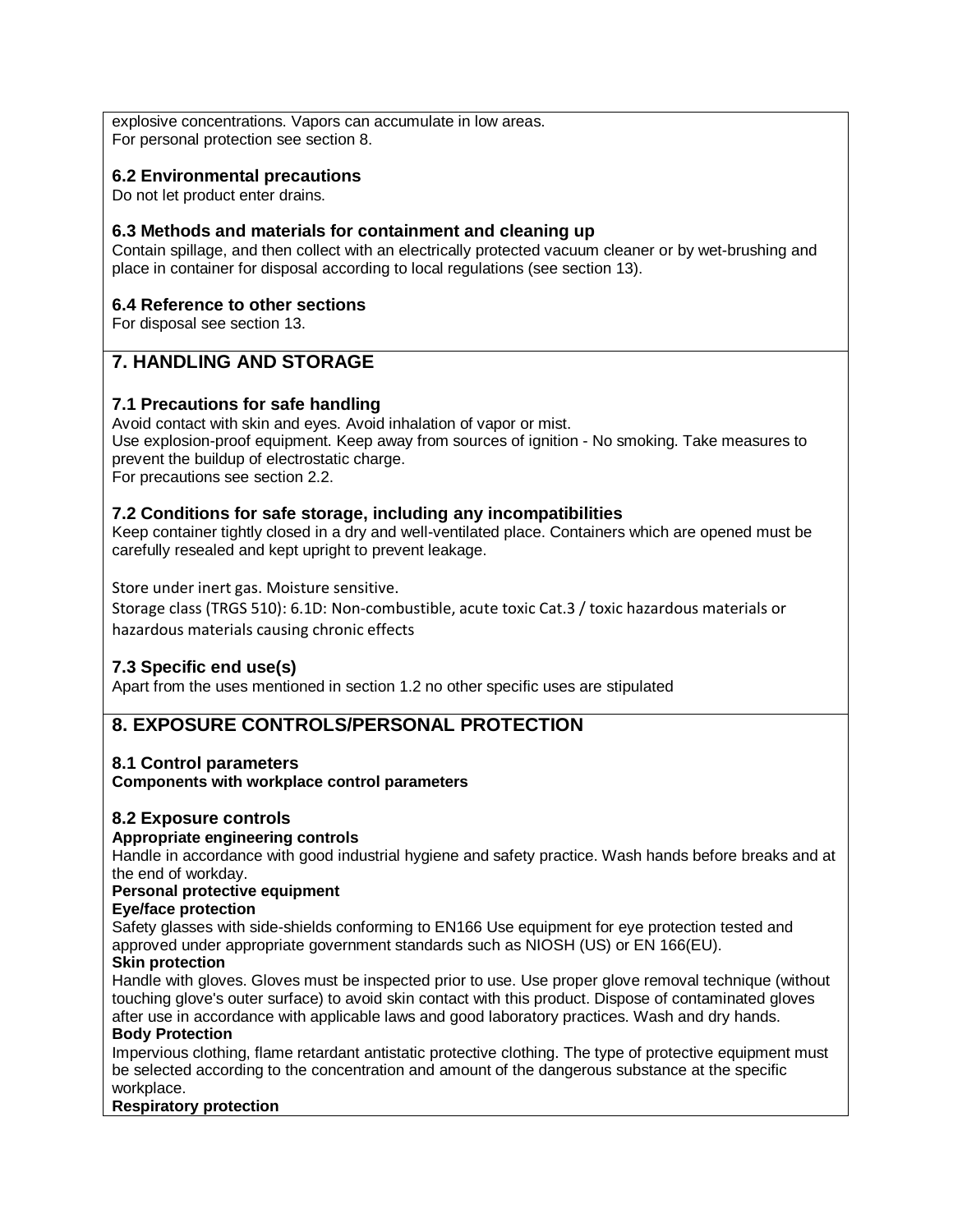Where risk assessment shows air-purifying respirators are appropriate use a full-face respirator with multipurpose combination (US) or type AXBEK (EN 14387) respirator cartridges as a backup to engineering controls. If the respirator is the sole means of protection, use a full-face supplied air respirator. Use respirators and components tested and approved under appropriate government standards such as NIOSH (US) or CEN (EU).

### **Control of environmental exposure**

Do not let product enter drains.

# **9. PHYSICAL AND CHEMICAL PROPERTIES**

### **9.1 Information on basic physical and chemical properties**

- a) Appearance: Form: liquid, clear, colorless
- b) Odor: No data available
- c) Odor Threshold: no data available
- d) pH: 7.7 8
- e) Melting point/freezing point: Melting point/range: -93 °C (-135 °F)
- f) Initial boiling point and boiling range:  $110 111$  °C (230 232 °F)
- g) Flash point: 4.0 °C (39.2 °F) closed cup
- h) Evaporation rate: no data available
- i) Flammability (solid, gas): no data available
- j) Upper/lower flammability or explosive limits: Upper explosion limit: 7 %(V), Lower explosion limit: 1.2 %(V)
- k) Vapor pressure: 29.1 hPa (21.8 mmHg) at 20.0 °C (68.0 °F)
- l) Vapor density: No data available
- m) Relative density: 0.865 g/mL at 25 °C (77 °F)
- n) Water solubility: 0.5 g/l at 15 °C (59 °F)
- o) Partition coefficient noctanol/water: No data available
- p) Auto-ignition temperature: 535.0 °C (995.0 °F)
- q) Decomposition temperature: no data available
- r) Viscosity: no data available
- s) Explosive properties: no data available
- t) Oxidizing properties: no data available

#### **9.2 Other safety information**

No data available

## **10. STABILITY AND REACTIVITY**

#### **10.1 Reactivity**

no data available

#### **10.2 Chemical stability**

Stable under recommended storage conditions.

#### **10.3 Possibility of hazardous reactions**

Vapors may form explosive mixture with air.

#### **10.4 Conditions to avoid**

Heat, flames and sparks.

#### **10.5 Incompatible materials**

Strong oxidizing agents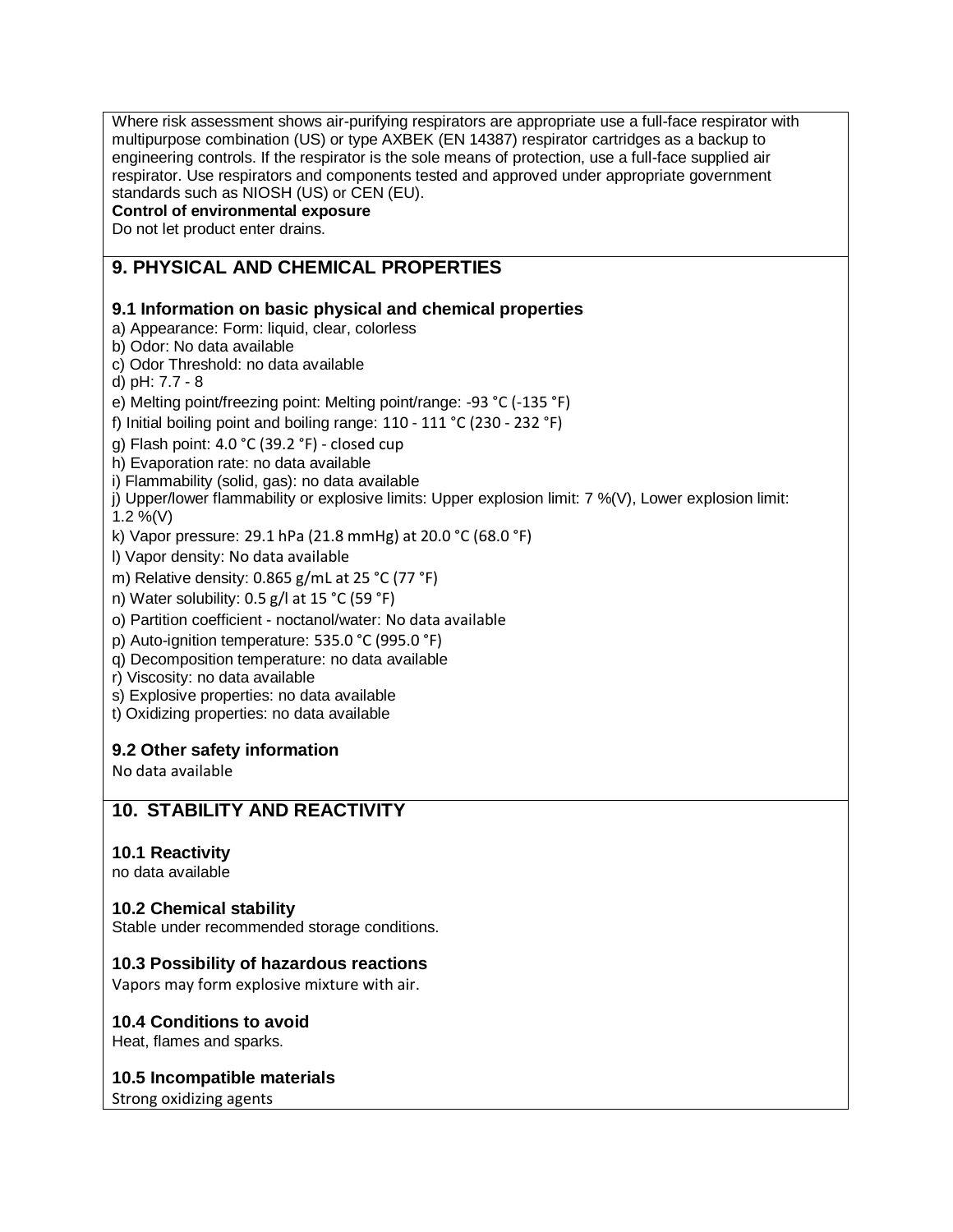## **10.6 Hazardous decomposition products**

Other decomposition products - no data available Hazardous decomposition products formed under fire conditions. - Carbon oxides In the event of fire: see section 5

## **11. TOXICOLOGICAL INFORMATION**

#### **11.1 Information on toxicological effects Acute toxicity**

LD50 Oral - Rat - > 5,580 mg/kg LDLO Inhalation - Rat - 4 h - 12,500 - 28,800 mg/m3 LD50 Dermal - Rabbit - 12,196 mg/kg No data available **Skin corrosion/irritation** No data available **Serious eye damage/eye irritation** Causes serious eye irritation. **Respiratory or skin sensitization** No data available **Germ cell mutagenicity** No data available **Carcinogenicity** No data available **Reproductive toxicity** No data available **Aspiration hazard** No data available **Additional Information** To the best of our knowledge, the chemical, physical, and toxicological properties have not been thoroughly investigated.

## **12.ECOLOGICAL INFORMATION**

#### **12.1 Toxicity**

no data available

#### **12.2 Persistence and degradability**

Readily biodegradable.

#### **12.3 Bioaccumulative potential**

No data available

#### **12.4 Mobility in soil**

no data available

#### **12.5 Results of PBT and vPvB assessment**

PBT/vPvB assessment not available as chemical safety assessment not required/not conducted

## **12.6 Other adverse effects**

no data available

# **13.DISPOSAL CONSIDERATIONS**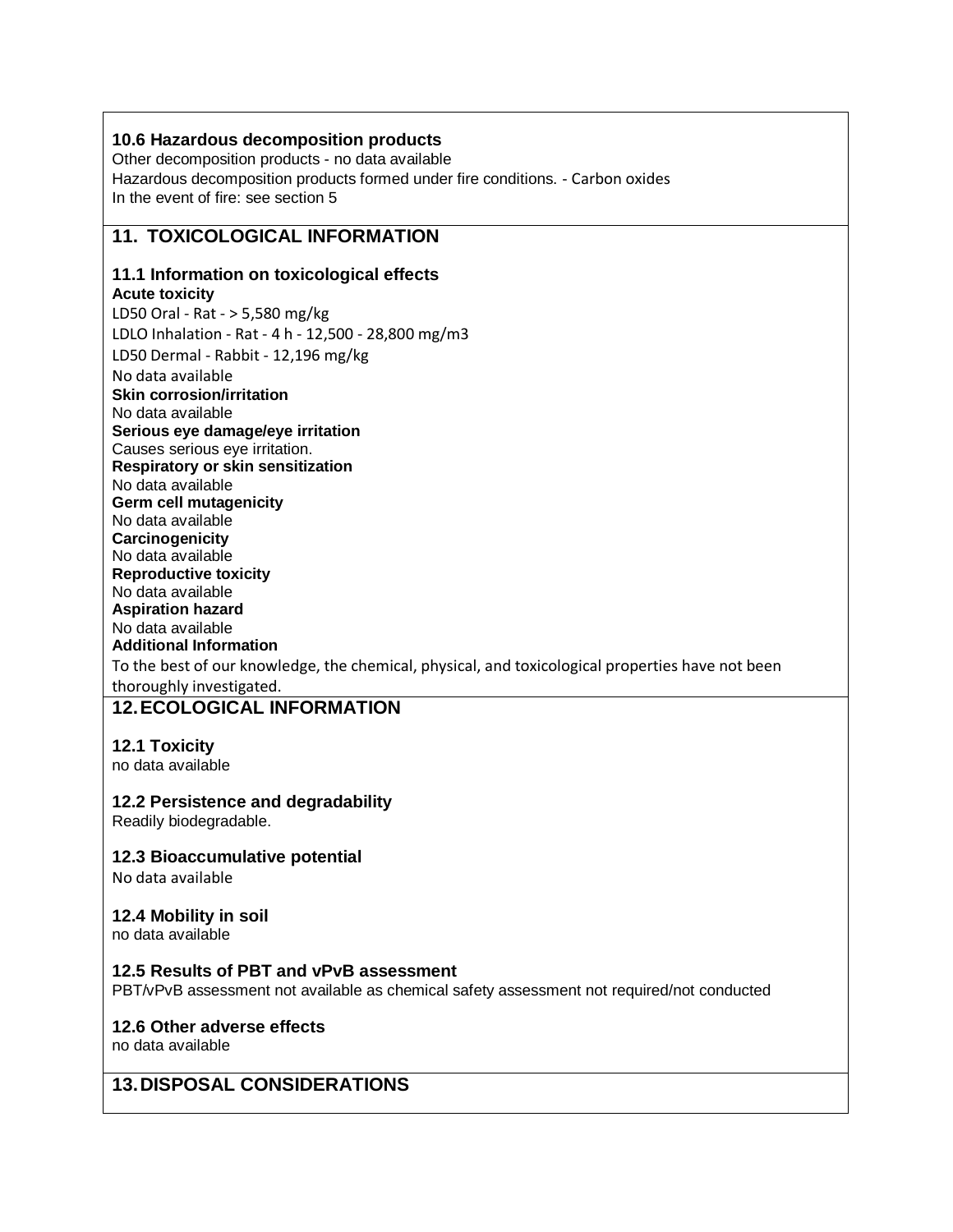## **13.1 Waste treatment methods**

### **Product**

Burn in a chemical incinerator equipped with an afterburner and scrubber but exert extra care in igniting as this material is highly flammable. Offer surplus and non-recyclable solutions to a licensed disposal company. Contact a licensed professional waste disposal service to dispose of this material. **Contaminated packaging**

Dispose of as unused product.

# **14.TRANSPORT INFORMATION**

## **DOT (US)**

UN number: 1294, Class: 3, Packing group: II Proper shipping name: Toluene Reportable Quantity (RQ): 1000 lbs Poison Inhalation Hazard: No **IMDG** UN number: 1294 Class: 3 Packing group: II EMS-No: F-E, S-D

Proper shipping name: TOLUENE **IATA** UN number: 1294, Class: 3, Packing group: II

Proper shipping name: Toluene

## **15.REGULATORY INFORMATION**

#### **SARA 302 Components**

SARA 302: No chemicals in this material are subject to the reporting requirements of SARA Title III, Section 302.

#### **SARA 313 Components**

The following components are subject to reporting levels established by SARA Title III, Section 313: Toluene

CAS-No. 108-88-3

Revision Date 2007-07-01

## **SARA 311/312 Hazards**

Fire Hazard, Acute Health Hazard, Chronic Health Hazard

# **16.OTHER INFORMATION**

#### **Full text of H-Statements referred to under sections 2 and 3.**

Aquatic Acute Acute aquatic toxicity

Asp. Tox. Aspiration hazard

Flam. Liq. Flammable liquids

H225 Highly flammable liquid and vapor.

H304 May be fatal if swallowed and enters airways.

H315 Causes skin irritation.

H336 May cause drowsiness or dizziness.

H361 Suspected of damaging fertility or the unborn child.

H373 May cause damage to organs through prolonged or repeated exposure.

H401 Toxic to aquatic life.